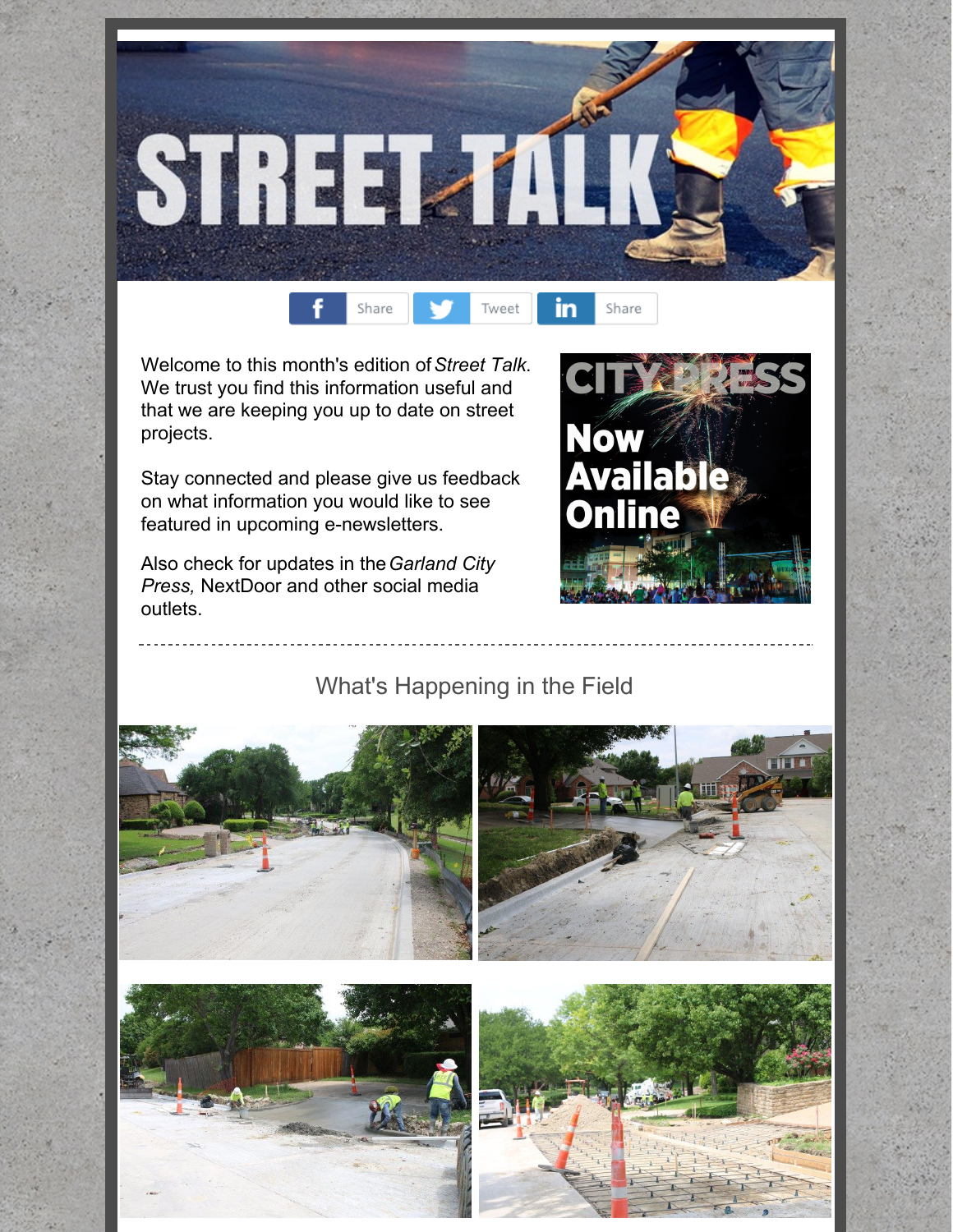Reconstruction of Club Creek Boulevard

Projects are ongoing year round. Here is a list of active alley reconstruction, street reconstruction and street rehabilitation projects:

Arapaho Road Blossom Road/Sheridan Drive Blue Creek Drive Bosque Drive Briar Hollow Lane/Stoney Brooke Lane Broadway Boulevard Chicosa Trail Clear Creek Estates Club Creek Blvd. Columbine Drive/Mayapple Drive Country Club Parkway/Mayapple Drive Elizabeth Drive Emberwood Drive Firewheel Farms First Street Forest Lane

Street Rehabilitation Alley Reconstruction Street Reconstruction Street Reconstruction Alley Reconstruction Street Rehabilitation Street Reconstruction Street Rehabilitation Street Rehabilitation Alley Reconstruction Alley Reconstruction Street Reconstruction Street Reconstruction Street Rehabilitation Street Rehabilitation Street Rehabilitation



**[Click](http://www.garlandtx.gov/877/Current-Projects) here** to view the list of all current construction projects.

## **Pothole Breakdown**

With the amount of rain we have experienced this month, there will be an increase in potholes. Cars pass through streets and roadways all day, every day. Tiny imperfections are formed and the pavement eventually cracks over time. When it rains, water penetrates the surface and weakens the ground underneath.



During wet weather, the City of Garland Street Department cannot repair potholes using hot-mix asphalt. During these periods, the crews use other products to make emergency repairs at potentially hazardous locations. Please be patient as we respond to each request. The Street Department will work diligently to address these issues.

> If you have any concerns or questions, contact the City of Garland Street Department by calling 972-205-3555. If you